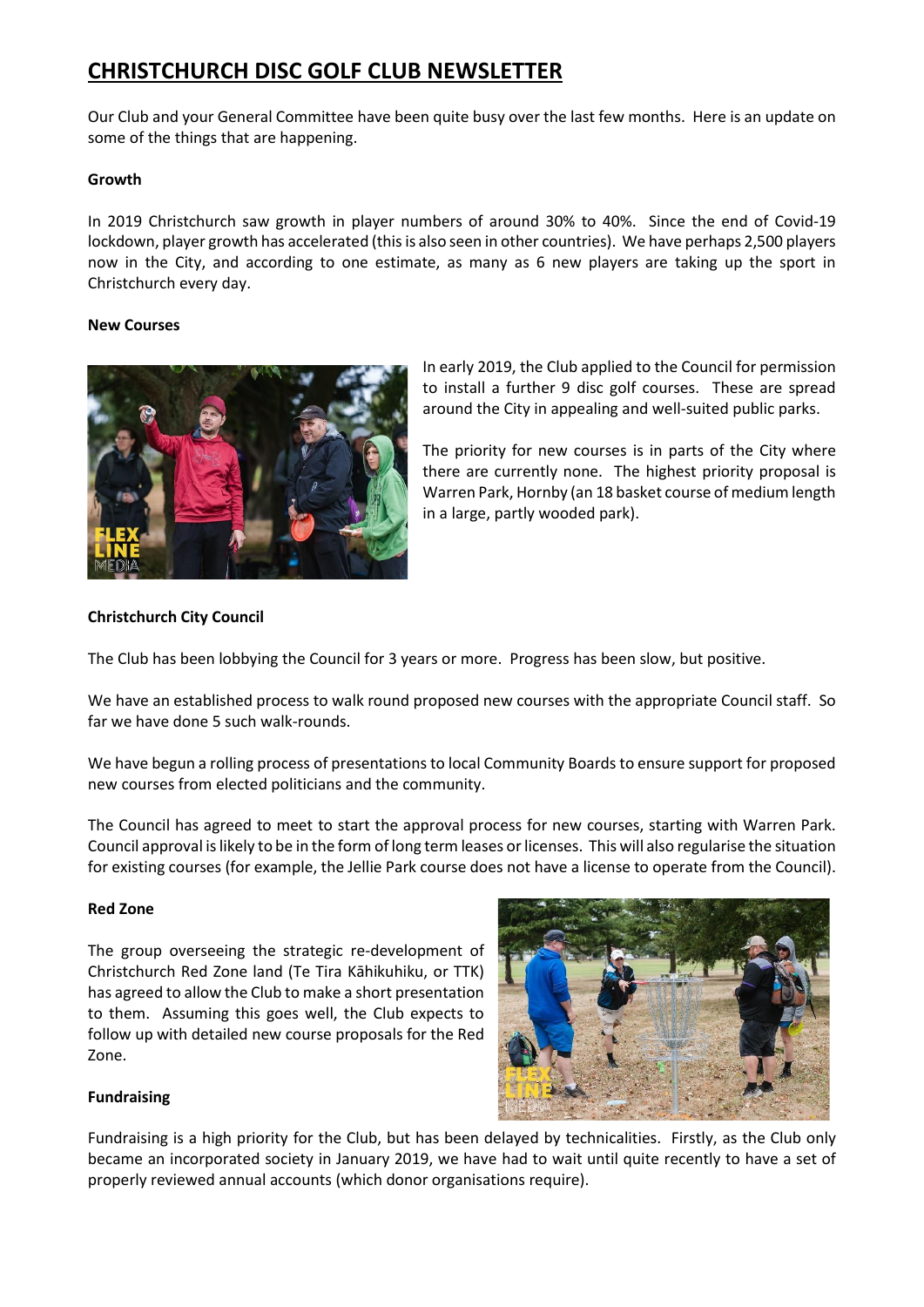Secondly, the Club has applied for the status of registered charity, as agreed by Members last year (we had to first wait to have our first set of reviewed annual accounts). It is now apparent that the application for charitable status will take several more months. Accordingly, the Club expectsto make itsfirst grant requests in the near future (for the Ascot/QE2 and Warren Park courses), without waiting for charitable status.

The Club is taking active steps to find ongoing sources of revenue (outside of grants for new courses). This is important to help cover the Club's ongoing expenses (e.g. accountancy fees, course maintenance, sundry items).

# **Club Logo**

The Club has commissioned the design of a logo for the Club, which we hope to be able to show you before long. Having a good logo has many benefits, including, for example, recruiting new Members. A secondary benefit is that it will allow the Club to do merchandising (to give the Club some ongoing revenue).

## **Changes to the Jellie Park Course for Safety**

Jellie Park is very busy, we can see 300-500 players on a busy Sunday. There are players on the course from 7:00 a.m. every day. There are many first time players. Safety on the course therefore becomes a priority.

We also became aware recently that one of the houses bordering Jellie Park is getting an average of 3 discs every day thrown into their property (obviously this cannot continue).



Accordingly, without doing any violence to the design of the Jellie Park course, we expect to do the following:

- **-** Move 2 baskets a short distance (holes 8 and 9).
- **-** Install a permanent teepad for hole 6.
- **-** Add a small number of alternate teepads (typically making the hole a bit longer).
- **-** Move 1 teepad a short distance for safety reasons.
- **-** Add a small number of alternate basket positions (for interest).

Once these changes are made, we will ask all players (for safety reasons) to tee off only from permanent teepads.

### **Personnel Changes**

Donald Booth and Louis Strydom have recently resigned from the General Committee. We thank them for their selfless service, and wish them all the best.

### **Help needed**

The Club needs immediate help in the following areas:

- **-** Management of fundraising efforts. We have a good template, we know which organisations to apply to. But the grant application process itself is time consuming and bureaucratic, also requiring good order.
- **-** Identification of suitable locations for courses in the Red Zone. We have a good general idea, of course, but the detailed process is time consuming, involving the perusal of many maps and district plans, and liaison with multiple organisations (Council, TTK, LIM).